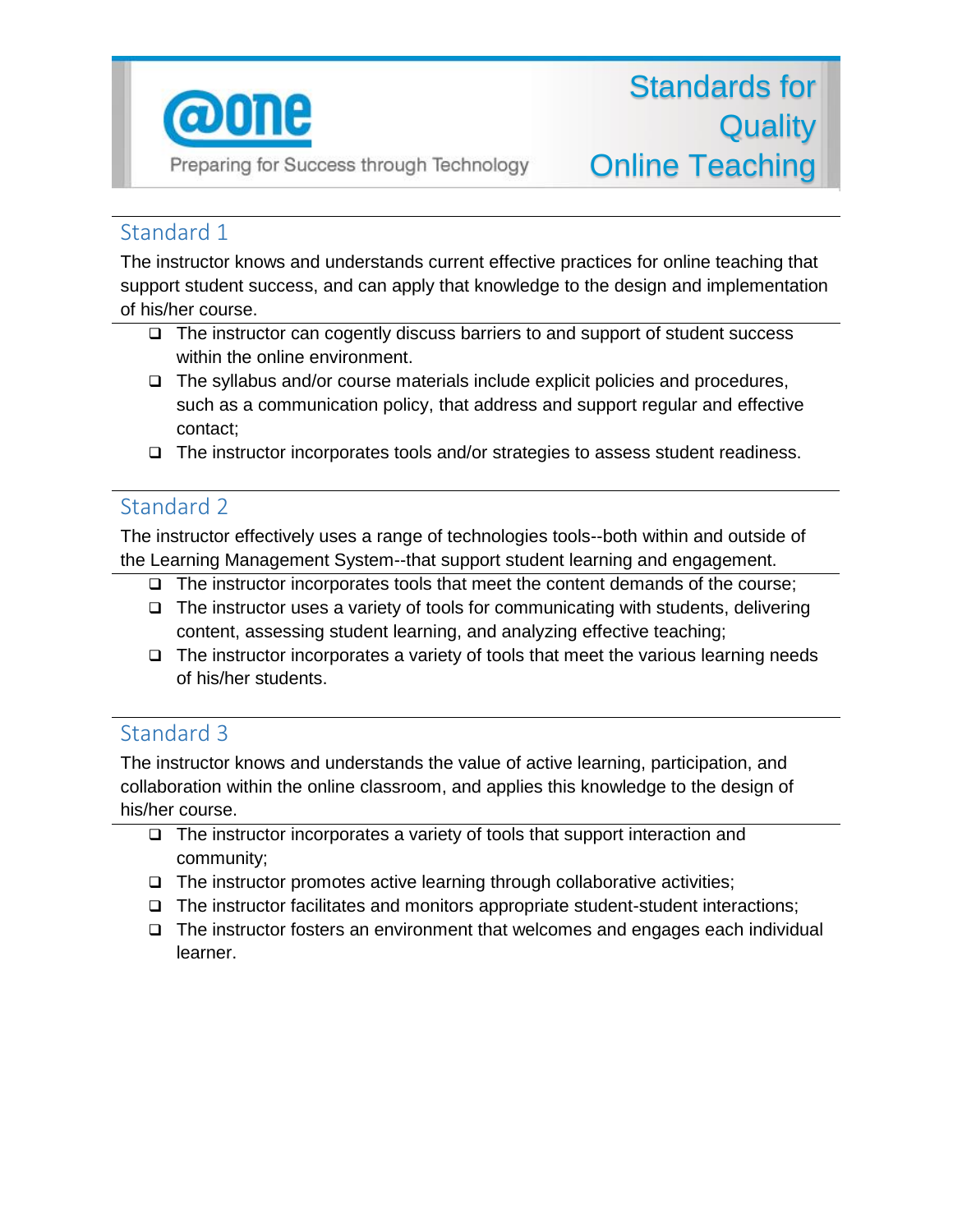

#### Standard 4

The instructor knows and understands the importance of teacher-student communication, and applies this knowledge in various ways within the course.

- $\Box$  The instructor uses a variety of tools for contacting students;
- $\Box$  The instructor models and facilitates appropriate communication;
- $\Box$  The instructor sets clear expectations through course policies and well-written assignments with rubrics;
- $\Box$  The instructor provides timely and useful feedback.

#### Standard 5

The instructor knows, understands, and facilitates legal, ethical, and safe technology use.

- $\Box$  The instructor knows and follows guidelines for fair use, copyright, and acceptable use;
- $\Box$  The content, grading, and feedback comply with FERPA guidelines;
- The instructor discusses and incorporates Netiquette within the course.

## Standard 6

The instructor knows and understands the implications of the Americans with Disabilities Act and section 508 of the Federal Rehabilitation Act, and ensures that course material is accessible.

- $\Box$  The instructor provides a link to campus services, and/or discusses available services with the course;
- $\Box$  The instructor includes accessible material, including multi-media;
- $\Box$  The instructor is aware of accessibility issues with the LMS.

## Standard 7

The instructor designs and utilizes a variety of formative and summative assessments to help students achieve the course learning objectives.

- $\Box$  The instructor includes clear learning outcomes and explains the connection between these outcomes, course content, and assessments;
- $\Box$  The instructor uses a variety of assessments appropriate to the objectives;
- $\Box$  The instructor includes formative feedback and/or grading rubrics to help students achieve the learning objectives;
- $\Box$  The instructor includes opportunities for self-assessment.